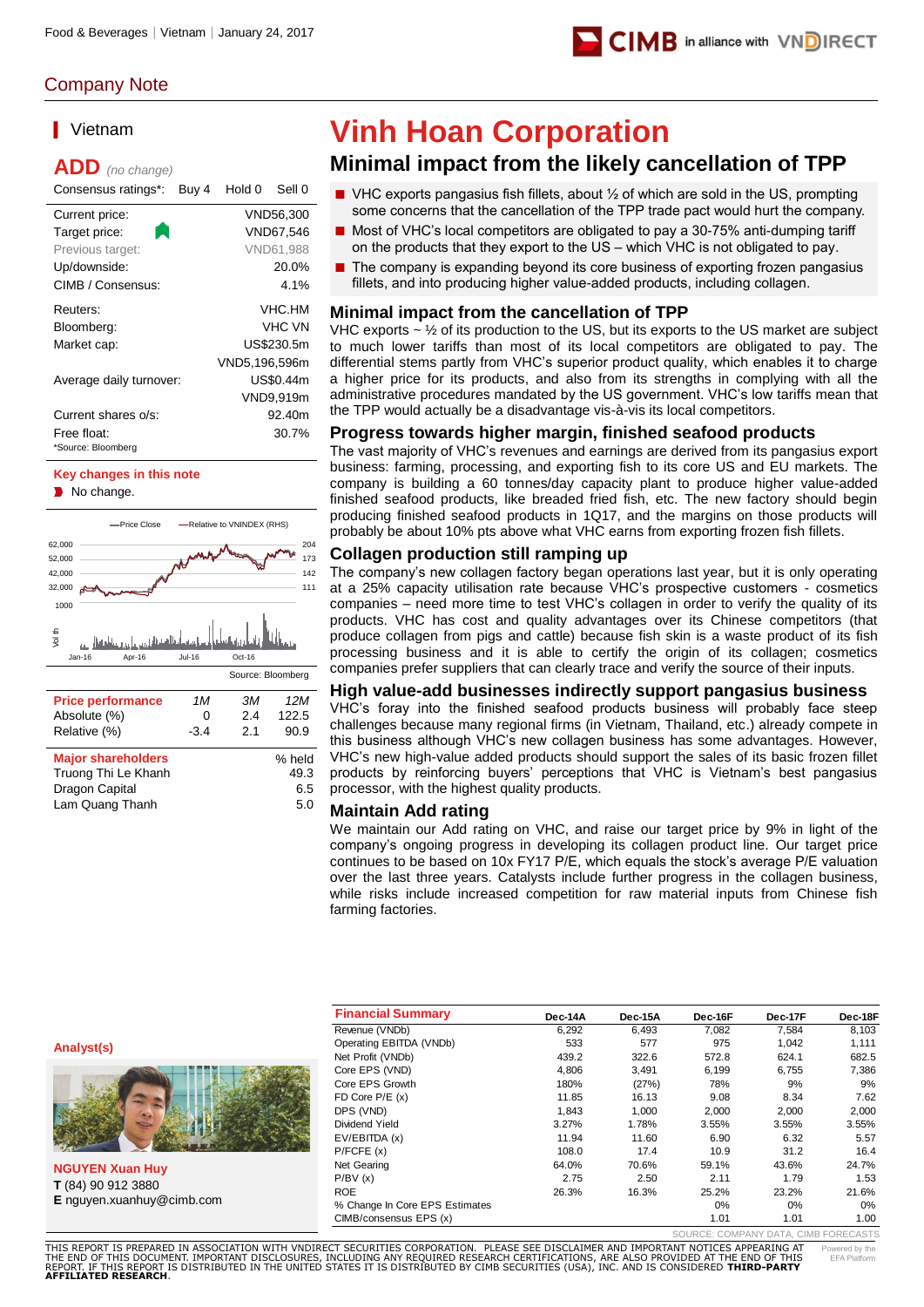

# **BY THE NUMBERS**



# **Profit & Loss**

| (VNDb)                                    | Dec-14A | Dec-15A | Dec-16F  | Dec-17F  | Dec-18F  |
|-------------------------------------------|---------|---------|----------|----------|----------|
| <b>Total Net Revenues</b>                 | 6,292   | 6,493   | 7,082    | 7,584    | 8,103    |
| <b>Gross Profit</b>                       | 940     | 947     | 1.379    | 1.474    | 1,573    |
| <b>Operating EBITDA</b>                   | 533     | 577     | 975      | 1,042    | 1,111    |
| Depreciation And Amortisation             | (117)   | (144)   | (172)    | (180)    | (188)    |
| <b>Operating EBIT</b>                     | 416     | 432     | 803      | 862      | 923      |
| Financial Income/(Expense)                | (22)    | 7       | (50)     | (44)     | (31)     |
| Pretax Income/(Loss) from Assoc.          | 0       | 0       | 0        | $\Omega$ | $\Omega$ |
| Non-Operating Income/(Expense)            | 192     | (53)    | $\Omega$ | $\Omega$ | $\Omega$ |
| Profit Before Tax (pre-EI)                | 587     | 387     | 753      | 818      | 892      |
| <b>Exceptional Items</b>                  |         |         |          |          |          |
| <b>Pre-tax Profit</b>                     | 587     | 387     | 753      | 818      | 892      |
| Taxation                                  | (124)   | (66)    | (128)    | (139)    | (152)    |
| Exceptional Income - post-tax             |         |         |          |          |          |
| <b>Profit After Tax</b>                   | 463     | 321     | 625      | 679      | 740      |
| <b>Minority Interests</b>                 | (24)    | 2       | (32)     | (35)     | (38)     |
| <b>Preferred Dividends</b>                |         |         |          |          |          |
| FX Gain/(Loss) - post tax                 |         |         |          |          |          |
| Other Adjustments - post-tax              |         |         | (20)     | (20)     | (20)     |
| <b>Net Profit</b>                         | 439     | 323     | 573      | 624      | 682      |
| <b>Recurring Net Profit</b>               | 439     | 323     | 573      | 624      | 682      |
| <b>Fully Diluted Recurring Net Profit</b> | 439     | 323     | 573      | 624      | 682      |

#### **Cash Flow**

| (VNDb)                           | Dec-14A | Dec-15A  | Dec-16F | Dec-17F | Dec-18F |
|----------------------------------|---------|----------|---------|---------|---------|
| <b>EBITDA</b>                    | 533     | 577      | 975     | 1.042   | 1,111   |
| Cash Flow from Invt. & Assoc.    |         |          |         |         |         |
| Change In Working Capital        | (562)   | (338)    | (407)   | (382)   | (202)   |
| (Incr)/Decr in Total Provisions  |         |          |         |         |         |
| Other Non-Cash (Income)/Expense  |         |          |         |         |         |
| <b>Other Operating Cashflow</b>  | 238     | (35)     | (11)    | (11)    | (11)    |
| Net Interest (Paid)/Received     | (22)    | 7        | (50)    | (44)    | (31)    |
| <b>Tax Paid</b>                  | (124)   | (66)     | (128)   | (139)   | (152)   |
| <b>Cashflow From Operations</b>  | 64      | 146      | 379     | 467     | 716     |
| Capex                            | (358)   | (335)    | (200)   | (100)   | (100)   |
| Disposals Of FAs/subsidiaries    |         |          |         |         |         |
| Acq. Of Subsidiaries/investments |         |          |         |         |         |
| <b>Other Investing Cashflow</b>  | (739)   | 816      |         |         |         |
| Cash Flow From Investing         | (1,097) | 480      | (200)   | (100)   | (100)   |
| Debt Raised/(repaid)             | 1.082   | (327)    | 300     | (200)   | (300)   |
| Proceeds From Issue Of Shares    | 136     | $\Omega$ |         |         |         |
| Shares Repurchased               |         |          |         |         |         |
| Dividends Paid                   | (168)   | (92)     | (185)   | (185)   | (185)   |
| <b>Preferred Dividends</b>       |         |          |         |         |         |
| <b>Other Financing Cashflow</b>  |         |          |         |         |         |
| Cash Flow From Financing         | 1,049   | (419)    | 115     | (385)   | (485)   |
| <b>Total Cash Generated</b>      | 16      | 207      | 294     | (18)    | 131     |
| <b>Free Cashflow To Equity</b>   | 48      | 299      | 479     | 167     | 316     |
| <b>Free Cashflow To Firm</b>     | (995)   | 663      | 256     | 446     | 685     |

SOURCE: CIMB RESEARCH, COMPANY DATA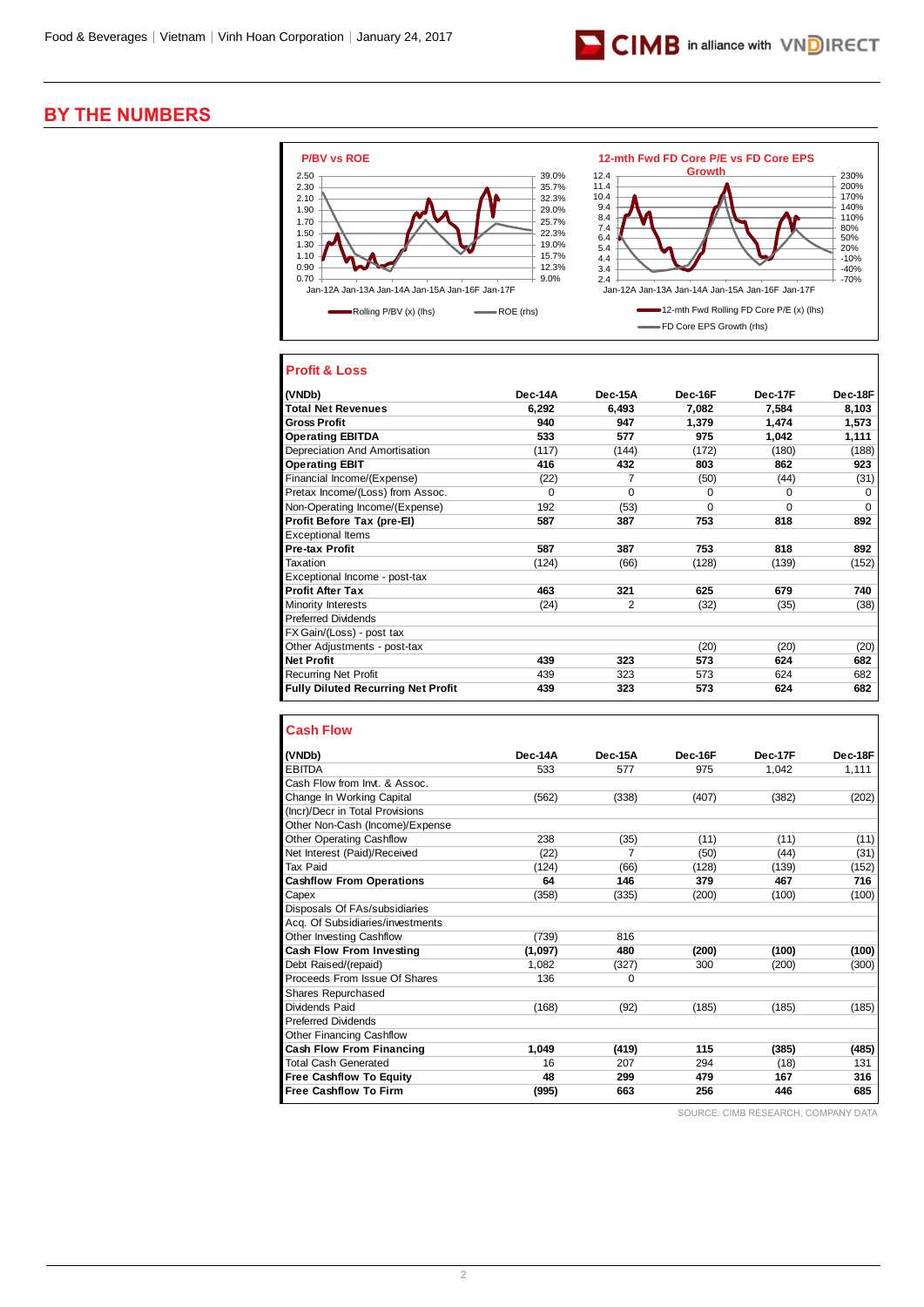

# **BY THE NUMBERS…** cont'd

| <b>Balance Sheet</b>                       |          |          |          |          |          |
|--------------------------------------------|----------|----------|----------|----------|----------|
| (VNDb)                                     | Dec-14A  | Dec-15A  | Dec-16F  | Dec-17F  | Dec-18F  |
| <b>Total Cash And Equivalents</b>          | 892      | 296      | 590      | 572      | 704      |
| <b>Total Debtors</b>                       | 555      | 978      | 1.267    | 1.557    | 1.663    |
| Inventories                                | 1.455    | 1.300    | 1.418    | 1.518    | 1,622    |
| <b>Total Other Current Assets</b>          | 217      | 273      | 297      | 318      | 340      |
| <b>Total Current Assets</b>                | 3,119    | 2.847    | 3,572    | 3.965    | 4,329    |
| <b>Fixed Assets</b>                        | 1,170    | 1.313    | 1.341    | 1,261    | 1,173    |
| <b>Total Investments</b>                   | $\Omega$ | 13       | 13       | 13       | 13       |
| <b>Intangible Assets</b>                   | 91       | 81       | 72       | 62       | 53       |
| <b>Total Other Non-Current Assets</b>      | 112      | 103      | 113      | 121      | 129      |
| <b>Total Non-current Assets</b>            | 1.373    | 1.510    | 1,538    | 1,457    | 1,368    |
| Short-term Debt                            | 2.036    | 1,334    | 1.634    | 1.434    | 1,134    |
| Current Portion of Long-Term Debt          |          |          |          |          |          |
| <b>Total Creditors</b>                     | 246      | 199      | 217      | 232      | 248      |
| <b>Other Current Liabilities</b>           | 253      | 286      | 312      | 334      | 357      |
| <b>Total Current Liabilities</b>           | 2,534    | 1,819    | 2.163    | 2.000    | 1,739    |
| <b>Total Long-term Debt</b>                | 64       | 438      | 438      | 438      | 438      |
| Hybrid Debt - Debt Component               |          |          |          |          |          |
| <b>Total Other Non-Current Liabilities</b> | 8        | 10       | $\Omega$ | $\Omega$ | $\Omega$ |
| <b>Total Non-current Liabilities</b>       | 71       | 449      | 438      | 438      | 438      |
| <b>Total Provisions</b>                    | $\Omega$ | $\Omega$ | $\Omega$ | $\Omega$ | 0        |
| <b>Total Liabilities</b>                   | 2.605    | 2,268    | 2.601    | 2.439    | 2,177    |
| Shareholders' Equity                       | 1,870    | 2,077    | 2.465    | 2,904    | 3,402    |
| Minority Interests                         | 17       | 12       | 44       | 79       | 117      |
| <b>Total Equity</b>                        | 1.887    | 2,089    | 2,509    | 2,983    | 3,519    |

### **Key Ratios**

|                                  | Dec-14A   | Dec-15A   | Dec-16F   | Dec-17F  | Dec-18F |
|----------------------------------|-----------|-----------|-----------|----------|---------|
| Revenue Growth                   | 23.5%     | 3.2%      | 9.1%      | 7.1%     | 6.8%    |
| Operating EBITDA Growth          | 61.3%     | 8.1%      | 69.0%     | 6.9%     | 6.6%    |
| Operating EBITDA Margin          | 8.5%      | 8.9%      | 13.8%     | 13.7%    | 13.7%   |
| Net Cash Per Share (VND)         | (13, 216) | (15, 971) | (16, 037) | (14.069) | (9,400) |
| BVPS (VND)                       | 20.465    | 22.476    | 26.675    | 31,429   | 36,815  |
| Gross Interest Cover             | 10.84     | 11.74     | 10.45     | 10.93    | 13.40   |
| <b>Effective Tax Rate</b>        | 21.1%     | 17.0%     | 17.0%     | 17.0%    | 17.0%   |
| Net Dividend Payout Ratio        | 38.3%     | 28.6%     | 32.3%     | 29.6%    | 27.1%   |
| <b>Accounts Receivables Days</b> | 28.19     | 43.10     | 58.02     | 67.96    | 72.53   |
| <b>Inventory Days</b>            | 87.02     | 90.63     | 87.19     | 87.70    | 87.76   |
| <b>Accounts Payables Days</b>    | 11.24     | 14.63     | 13.35     | 13.42    | 13.43   |
| <b>ROIC (%)</b>                  | 20.0%     | 13.9%     | 22.5%     | 21.7%    | 21.6%   |
| ROCE(%)                          | 14.1%     | 12.1%     | 19.7%     | 19.0%    | 19.3%   |
| Return On Average Assets         | 13.8%     | 7.1%      | 13.8%     | 13.3%    | 13.5%   |

### **Key Drivers**

|                                         | Dec-14A | Dec-15A | Dec-16F | Dec-17F | Dec-18F |
|-----------------------------------------|---------|---------|---------|---------|---------|
| ASP (% chq, main prod./serv.)           | N/A     | N/A     | N/A     | N/A     | N/A     |
| Unit sales grth (%, main prod./serv.)   | N/A     | N/A     | N/A     | N/A     | N/A     |
| Util. rate (%, main prod./serv.)        | N/A     | N/A     | N/A     | N/A     | N/A     |
| ASP (% chq, 2ndary prod./serv.)         | N/A     | N/A     | N/A     | N/A     | N/A     |
| Unit sales grth (%,2ndary prod/serv)    | N/A     | N/A     | N/A     | N/A     | N/A     |
| Util. rate (%, 2ndary prod/serv)        | N/A     | N/A     | N/A     | N/A     | N/A     |
| ASP (% chg, tertiary prod/serv)         | N/A     | N/A     | N/A     | N/A     | N/A     |
| Unit sales grth (%, tertiary prod/serv) | N/A     | N/A     | N/A     | N/A     | N/A     |
| Util. rate (%, tertiary prod/serv)      | N/A     | N/A     | N/A     | N/A     | N/A     |
| Unit raw mat ASP (%chq, main)           | N/A     | N/A     | N/A     | N/A     | N/A     |
| Total Export Sales Growth (%)           | 18.4%   | 7.8%    | 17.2%   | 3.6%    | 3.4%    |
| Export Sales/total Sales (%)            | 78.9%   | 85.5%   | 92.3%   | 89.8%   | 87.4%   |

SOURCE: CIMB RESEARCH, COMPANY DATA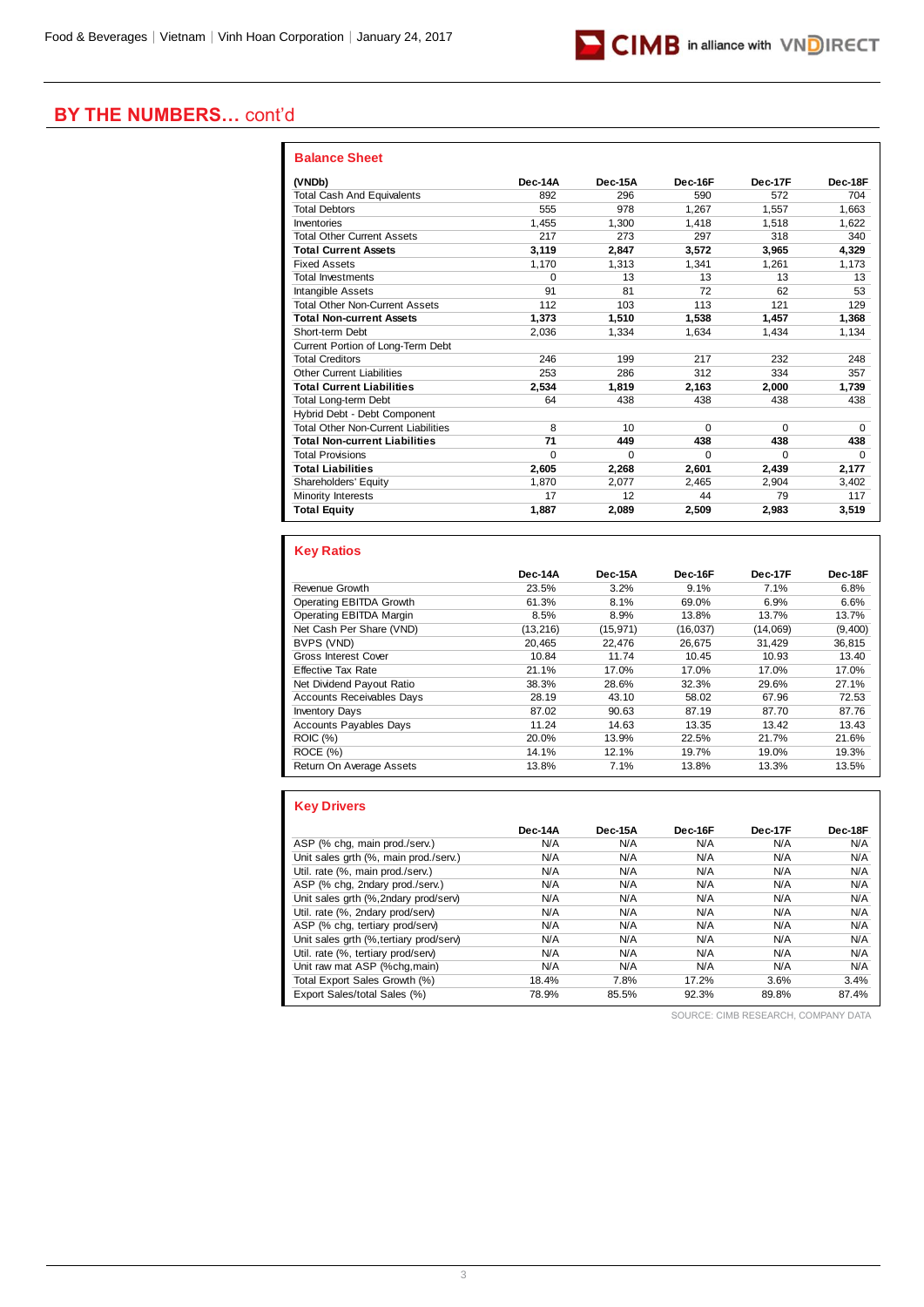

#### **DISCLAIMER** #01

The content of this report (including the views and opinions expressed therein, and the information comprised therein) has been prepared by and belongs to CIMB and is distributed by CIMB.

This report is not directed to, or intended for distribution to or use by, any person or entity who is a citizen or resident of or located in any locality, state, country or other jurisdiction where such distribution, publication, availability or use would be contrary to law or regulation.

By accepting this report, the recipient hereof represents and warrants that he is entitled to receive such report in accordance with the restrictions set forth below and agrees to be bound by the limitations contained herein (including the "Restrictions on Distributions" set out below). Any failure to comply with these limitations may constitute a violation of law. This publication is being supplied to you strictly on the basis that it will remain confidential. No part of this report may be (i) copied, photocopied, duplicated, stored or reproduced in any form by any means or (ii) redistributed or passed on, directly or indirectly, to any other person in whole or in part, for any purpose without the prior written consent of CIMB. The information contained in this research report is prepared from data believed to be correct and reliable at the time of issue of this report. CIMB may or may not issue regular reports on the subject matter of this report at any frequency and may cease to do so or change the periodicity of reports at any time. CIMB is under no obligation to update this report in the event of a material change to the information contained in this report. CIMB has no, and will not accept any, obligation to (i) check or ensure that the contents of this report remain current, reliable or relevant, (ii) ensure that the content of this report constitutes all the information a prospective investor may require, (iii) ensure the adequacy, accuracy, completeness, reliability or fairness of any views, opinions and information, and accordingly, CIMB, or any of their respective affiliates, or its related persons (and their respective directors, associates, connected persons and/or employees) shall not be liable in any manner whatsoever for any consequences (including but not limited to any direct, indirect or consequential losses, loss of profits and damages) of any reliance thereon or usage thereof. In particular, CIMB disclaims all responsibility and liability for the views and opinions set out in this report.

Unless otherwise specified, this report is based upon sources which CIMB considers to be reasonable. Such sources will, unless otherwise specified, for market data, be market data and prices available from the main stock exchange or market where the relevant security is listed, or, where appropriate, any other market. Information on the accounts and business of company(ies) will generally be based on published statements of the company(ies), information disseminated by regulatory information services, other publicly available information and information resulting from our research.

Whilst every effort is made to ensure that statements of facts made in this report are accurate, all estimates, projections, forecasts, expressions of opinion and other subjective judgments contained in this report are based on assumptions considered to be reasonable as of the date of the document in which they are contained and must not be construed as a representation that the matters referred to therein will occur. Past performance is not a reliable indicator of future performance. The value of investments may go down as well as up and those investing may, depending on the investments in question, lose more than the initial investment. No report shall constitute an offer or an invitation by or on behalf of CIMB or its affiliates to any person to buy or sell any investments.

CIMB, its affiliates and related companies, their directors, associates, connected parties and/or employees may own or have positions in securities of the company(ies) covered in this research report or any securities related thereto and may from time to time add to or dispose of, or may be materially interested in, any such securities. Further, CIMB, its affiliates and its related companies do and seek to do business with the company(ies) covered in this research report and may from time to time act as market maker or have assumed an underwriting commitment in securities of such company(ies), may sell them to or buy them from customers on a principal basis and may also perform or seek to perform significant investment banking, advisory, underwriting or placement services for or relating to such company(ies) as well as solicit such investment, advisory or other services from any entity mentioned in this report.

CIMB or its affiliates may enter into an agreement with the company(ies) covered in this report relating to the production of research reports. CIMB may disclose the contents of this report to the company(ies) covered by it and may have amended the contents of this report following such disclosure.

The analyst responsible for the production of this report hereby certifies that the views expressed herein accurately and exclusively reflect his or her personal views and opinions about any and all of the issuers or securities analysed in this report and were prepared independently and autonomously. No part of the compensation of the analyst(s) was, is, or will be directly or indirectly related to the inclusion of specific recommendations(s) or view(s) in this report. CIMB prohibits the analyst(s) who prepared this research report from receiving any compensation, incentive or bonus based on specific investment banking transactions or for providing a specific recommendation for, or view of, a particular company. Information barriers and other arrangements may be established where necessary to prevent conflicts of interests arising. However, the analyst(s) may receive compensation that is based on his/their coverage of company(ies) in the performance of his/their duties or the performance of his/their recommendations and the research personnel involved in the preparation of this report may also participate in the solicitation of the businesses as described above. In reviewing this research report, an investor should be aware that any or all of the foregoing, among other things, may give rise to real or potential conflicts of interest. Additional information is, subject to the duties of confidentiality, available on request.

Reports relating to a specific geographical area are produced by the corresponding CIMB entity as listed in the table below. The term "CIMB" shall denote, where appropriate, the relevant entity distributing or disseminating the report in the particular jurisdiction referenced below, or, in every other case, CIMB Group Holdings Berhad ("**CIMBGH**") and its affiliates, subsidiaries and related companies.

| Country     | <b>CIMB Entity</b>                      | <b>Regulated by</b>                                             |
|-------------|-----------------------------------------|-----------------------------------------------------------------|
| Hong Kong   | <b>CIMB Securities Limited</b>          | Securities and Futures Commission Hong Kong                     |
| India       | CIMB Securities (India) Private Limited | Securities and Exchange Board of India (SEBI)                   |
| Indonesia   | PT CIMB Securities Indonesia            | Financial Services Authority of Indonesia                       |
| Malaysia    | <b>CIMB Investment Bank Berhad</b>      | Securities Commission Malaysia                                  |
| Singapore   | CIMB Research Pte. Ltd.                 | Monetary Authority of Singapore                                 |
| South Korea | CIMB Securities Limited, Korea Branch   | Financial Services Commission and Financial Supervisory Service |
| Taiwan      | CIMB Securities Limited, Taiwan Branch  | <b>Financial Supervisory Commission</b>                         |
| Thailand    | CIMB Securities (Thailand) Co. Ltd.     | Securities and Exchange Commission Thailand                     |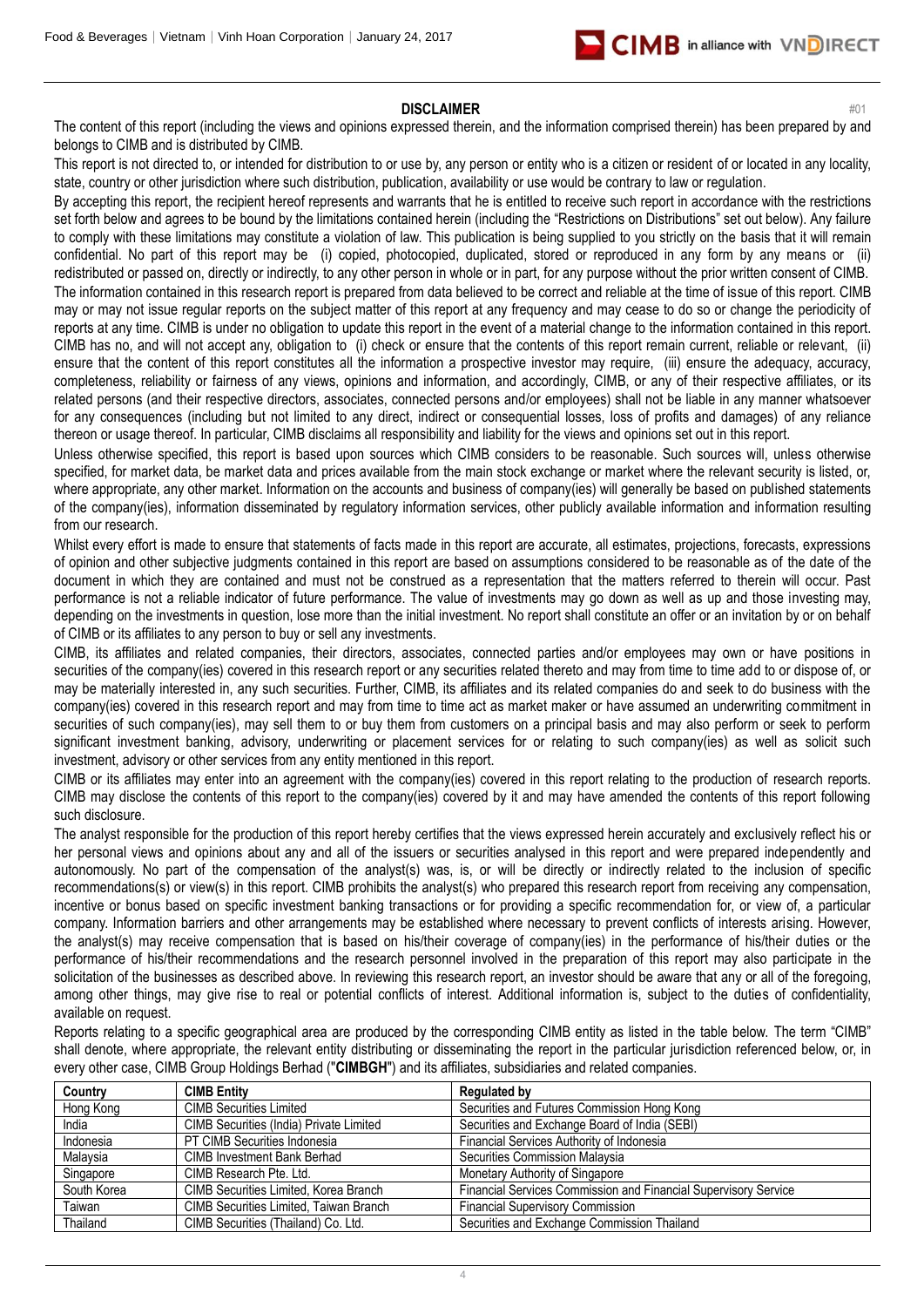

(i) As of January 23, 2017 CIMB has a proprietary position in the securities (which may include but not limited to shares, warrants, call warrants and/or any other derivatives) in the following company or companies covered or recommended in this report:

(a) -

(ii) As of January 24, 2017, the analyst(s) who prepared this report, and the associate(s), has / have an interest in the securities (which may include but not limited to shares, warrants, call warrants and/or any other derivatives) in the following company or companies covered or recommended in this report:

(a) -

This report does not purport to contain all the information that a prospective investor may require. CIMB or any of its affiliates does not make any guarantee, representation or warranty, express or implied, as to the adequacy, accuracy, completeness, reliability or fairness of any such information and opinion contained in this report. Neither CIMB nor any of its affiliates nor its related persons shall be liable in any manner whatsoever for any consequences (including but not limited to any direct, indirect or consequential losses, loss of profits and damages) of any reliance thereon or usage thereof.

This report is general in nature and has been prepared for information purposes only. It is intended for circulation amongst CIMB and its affiliates' clients generally and does not have regard to the specific investment objectives, financial situation and the particular needs of any specific person who may receive this report. The information and opinions in this report are not and should not be construed or considered as an offer, recommendation or solicitation to buy or sell the subject securities, related investments or other financial instruments or any derivative instrument, or any rights pertaining thereto.

Investors are advised to make their own independent evaluation of the information contained in this research report, consider their own individual investment objectives, financial situation and particular needs and consult their own professional and financial advisers as to the legal, business, financial, tax and other aspects before participating in any transaction in respect of the securities of company(ies) covered in this research report. The securities of such company(ies) may not be eligible for sale in all jurisdictions or to all categories of investors.

**Australia:** Despite anything in this report to the contrary, this research is provided in Australia by CIMB Securities (Singapore) Pte. Ltd. and CIMB Securities Limited. This research is only available in Australia to persons who are "wholesale clients" (within the meaning of the Corporations Act 2001 (Cth) and is supplied solely for the use of such wholesale clients and shall not be distributed or passed on to any other person. You represent and warrant that if you are in Australia, you are a "wholesale client". This research is of a general nature only and has been prepared without taking into account the objectives, financial situation or needs of the individual recipient. CIMB Securities (Singapore) Pte. Ltd. and CIMB Securities Limited do not hold, and are not required to hold an Australian financial services licence. CIMB Securities (Singapore) Pte. Ltd. and CIMB Securities Limited rely on "passporting" exemptions for entities appropriately licensed by the Monetary Authority of Singapore (under ASIC Class Order 03/1102) and the Securities and Futures Commission in Hong Kong (under ASIC Class Order 03/1103).

**Canada:** This research report has not been prepared in accordance with the disclosure requirements of Dealer Member Rule 3400 – Research Restrictions and Disclosure Requirements of the Investment Industry Regulatory Organization of Canada. For any research report distributed by CIBC, further disclosures related to CIBC conflicts of interest can be found at https://researchcentral.cibcwm.com .

**China:** For the purpose of this report, the People's Republic of China ("PRC") does not include the Hong Kong Special Administrative Region, the Macau Special Administrative Region or Taiwan. The distributor of this report has not been approved or licensed by the China Securities Regulatory Commission or any other relevant regulatory authority or governmental agency in the PRC. This report contains only marketing information. The distribution of this report is not an offer to buy or sell to any person within or outside PRC or a solicitation to any person within or outside of PRC to buy or sell any instruments described herein. This report is being issued outside the PRC to a limited number of institutional investors and may not be provided to any person other than the original recipient and may not be reproduced or used for any other purpose.

France: Only qualified investors within the meaning of French law shall have access to this report. This report shall not be considered as an offer to subscribe to, or used in connection with, any offer for subscription or sale or marketing or direct or indirect distribution of financial instruments and it is not intended as a solicitation for the purchase of any financial instrument.

**Germany:** This report is only directed at persons who are professional investors as defined in sec 31a(2) of the German Securities Trading Act (WpHG). This publication constitutes research of a non-binding nature on the market situation and the investment instruments cited here at the time of the publication of the information.

The current prices/yields in this issue are based upon closing prices from Bloomberg as of the day preceding publication. Please note that neither the German Federal Financial Supervisory Agency (BaFin), nor any other supervisory authority exercises any control over the content of this report.

**Hong Kong:** This report is issued and distributed in Hong Kong by CIMB Securities Limited ("CHK") which is licensed in Hong Kong by the Securities and Futures Commission for Type 1 (dealing in securities), Type 4 (advising on securities) and Type 6 (advising on corporate finance) activities. Any investors wishing to purchase or otherwise deal in the securities covered in this report should contact the Head of Sales at CIMB Securities Limited. The views and opinions in this research report are our own as of the date hereof and are subject to change. If the Financial Services and Markets Act of the United Kingdom or the rules of the Financial Conduct Authority apply to a recipient, our obligations owed to such recipient therein are unaffected. CHK has no obligation to update its opinion or the information in this research report.

This publication is strictly confidential and is for private circulation only to clients of CHK.

CIMB Securities Limited does not make a market on the securities mentioned in the report.

**India:** This report is issued and distributed in India by CIMB Securities (India) Private Limited ("CIMB India") which is registered with SEBI as a stock-broker under the Securities and Exchange Board of India (Stock Brokers and Sub-Brokers) Regulations, 1992, the Securities and Exchange Board of India (Research Analyst) Regulations, 2014 (SEBI Registration Number INH000000669) and in accordance with the provisions of Regulation 4 (g) of the Securities and Exchange Board of India (Investment Advisers) Regulations, 2013, CIMB India is not required to seek registration with SEBI as an Investment Adviser.

The research analysts, strategists or economists principally responsible for the preparation of this research report are segregated from equity stock broking and merchant banking of CIMB India and they have received compensation based upon various factors, including quality, accuracy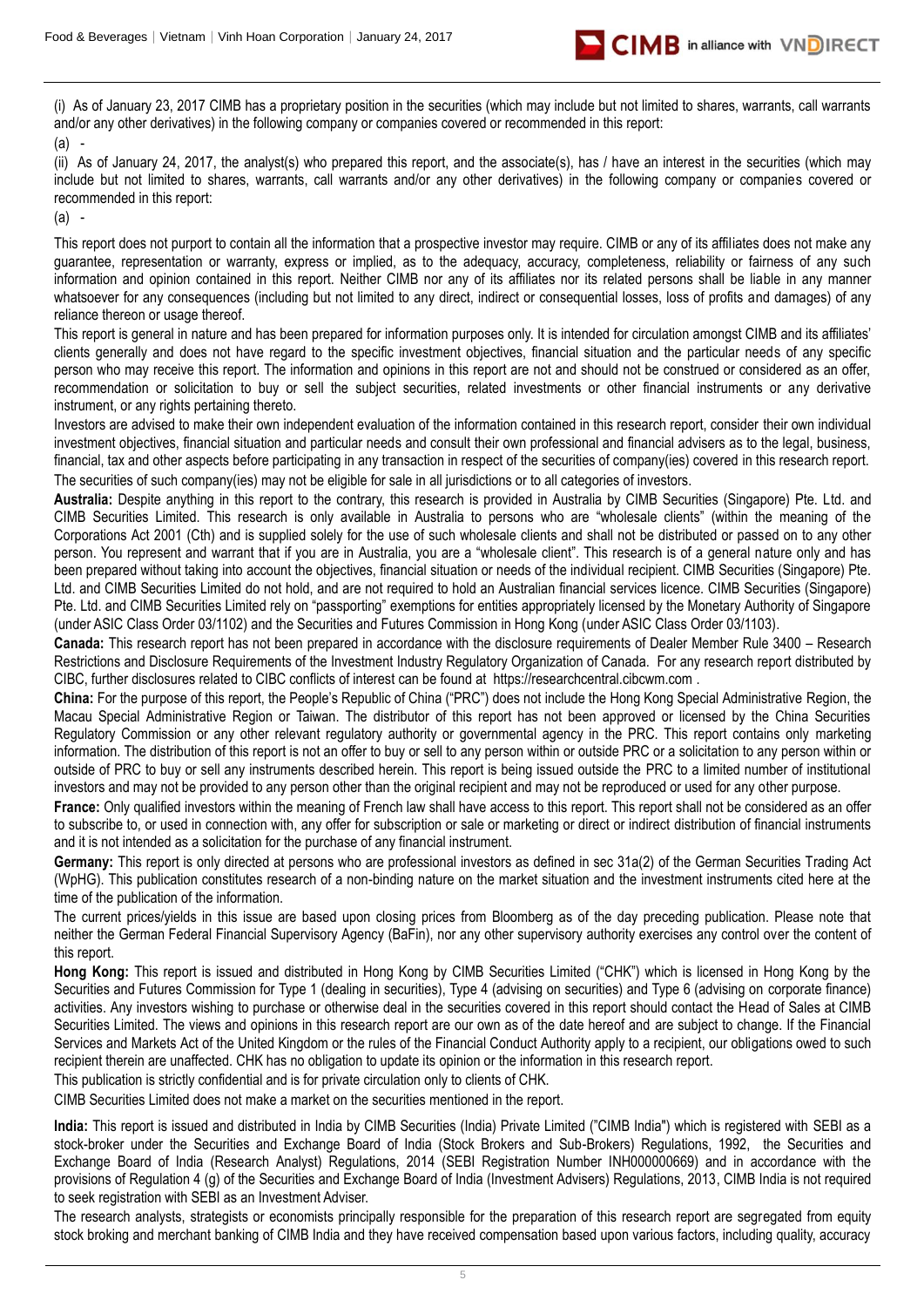

and value of research, firm profitability or revenues, client feedback and competitive factors. Research analysts', strategists' or economists' compensation is not linked to investment banking or capital markets transactions performed or proposed to be performed by CIMB India or its affiliates."

**Indonesia:** This report is issued and distributed by PT CIMB Securities Indonesia ("CIMBI"). The views and opinions in this research report are our own as of the date hereof and are subject to change. If the Financial Services and Markets Act of the United Kingdom or the rules of the Financial Conduct Authority apply to a recipient, our obligations owed to such recipient therein are unaffected. CIMBI has no obligation to update its opinion or the information in this research report. Neither this report nor any copy hereof may be distributed in Indonesia or to any Indonesian citizens wherever they are domiciled or to Indonesian residents except in compliance with applicable Indonesian capital market laws and regulations.

This research report is not an offer of securities in Indonesia. The securities referred to in this research report have not been registered with the Financial Services Authority (Otoritas Jasa Keuangan) pursuant to relevant capital market laws and regulations, and may not be offered or sold within the territory of the Republic of Indonesia or to Indonesian citizens through a public offering or in circumstances which constitute an offer within the meaning of the Indonesian capital market law and regulations.

**Ireland:** CIMB is not an investment firm authorised in the Republic of Ireland and no part of this document should be construed as CIMB acting as, or otherwise claiming or representing to be, an investment firm authorised in the Republic of Ireland.

**Malaysia:** This report is issued and distributed by CIMB Investment Bank Berhad ("CIMB") solely for the benefit of and for the exclusive use of our clients. If the Financial Services and Markets Act of the United Kingdom or the rules of the Financial Conduct Authority apply to a recipient, our obligations owed to such recipient therein are unaffected. CIMB has no obligation to update, revise or reaffirm its opinion or the information in this research reports after the date of this report.

**New Zealand:** In New Zealand, this report is for distribution only to persons who are wholesale clients pursuant to section 5C of the Financial Advisers Act 2008.

**Singapore:** This report is issued and distributed by CIMB Research Pte Ltd ("CIMBR"). CIMBR is a financial adviser licensed under the Financial Advisers Act, Cap 110 ("FAA") for advising on investment products, by issuing or promulgating research analyses or research reports, whether in electronic, print or other form. Accordingly CIMBR is a subject to the applicable rules under the FAA unless it is able to avail itself to any prescribed exemptions.

Recipients of this report are to contact CIMB Research Pte Ltd, 50 Raffles Place, #19-00 Singapore Land Tower, Singapore in respect of any matters arising from, or in connection with this report. CIMBR has no obligation to update its opinion or the information in this research report. This publication is strictly confidential and is for private circulation only. If you have not been sent this report by CIMBR directly, you may not rely, use or disclose to anyone else this report or its contents.

If the recipient of this research report is not an accredited investor, expert investor or institutional investor, CIMBR accepts legal responsibility for the contents of the report without any disclaimer limiting or otherwise curtailing such legal responsibility. If the recipient is an accredited investor, expert investor or institutional investor, the recipient is deemed to acknowledge that CIMBR is exempt from certain requirements under the FAA and its attendant regulations, and as such, is exempt from complying with the following :

(a) Section 25 of the FAA (obligation to disclose product information);

(b) Section 27 (duty not to make recommendation with respect to any investment product without having a reasonable basis where you may be reasonably expected to rely on the recommendation) of the FAA;

(c) MAS Notice on Information to Clients and Product Information Disclosure [Notice No. FAA-N03];

(d) MAS Notice on Recommendation on Investment Products [Notice No. FAA-N16];

(e) Section 36 (obligation on disclosure of interest in securities), and

(f) any other laws, regulations, notices, directive, guidelines, circulars and practice notes which are relates to the above, to the extent permitted by applicable laws, as may be amended from time to time, and any other laws, regulations, notices, directive, guidelines, circulars, and practice notes as we may notify you from time to time. In addition, the recipient who is an accredited investor, expert investor or institutional investor acknowledges that a CIMBR is exempt from Section 27 of the FAA, the recipient will also not be able to file a civil claim against CIMBR for any loss or damage arising from the recipient's reliance on any recommendation made by CIMBR which would otherwise be a right that is available to the recipient under Section 27 of the FAA, the recipient will also not be able to file a civil claim against CIMBR for any loss or damage arising from the recipient's reliance on any recommendation made by CIMBR which would otherwise be a right that is available to the recipient under Section 27 of the FAA.

CIMB Research Pte Ltd ("CIMBR"), its affiliates and related companies, their directors, associates, connected parties and/or employees may own or have positions in securities of the company(ies) covered in this research report or any securities related thereto and may from time to time add to or dispose of, or may be materially interested in, any such securities. Further, CIMBR, its affiliates and its related companies do and seek to do business with the company(ies) covered in this research report and may from time to time act as market maker or have assumed an underwriting commitment in securities of such company(ies), may sell them to or buy them from customers on a principal basis and may also perform or seek to perform significant investment banking, advisory, underwriting or placement services for or relating to such company(ies) as well as solicit such investment, advisory or other services from any entity mentioned in this report.

As of January 23, 2017, CIMBR does not have a proprietary position in the recommended securities in this report.

CIMB Securities Singapore Pte Ltd and/or CIMB Bank does not make a market on the securities mentioned in the report.

**South Korea:** This report is issued and distributed in South Korea by CIMB Securities Limited, Korea Branch ("CIMB Korea") which is licensed as a cash equity broker, and regulated by the Financial Services Commission and Financial Supervisory Service of Korea. In South Korea, this report is for distribution only to professional investors under Article 9(5) of the Financial Investment Services and Capital Market Act of Korea ("FSCMA").

**Spain:** This document is a research report and it is addressed to institutional investors only. The research report is of a general nature and not personalised and does not constitute investment advice so, as the case may be, the recipient must seek proper advice before adopting any investment decision. This document does not constitute a public offering of securities.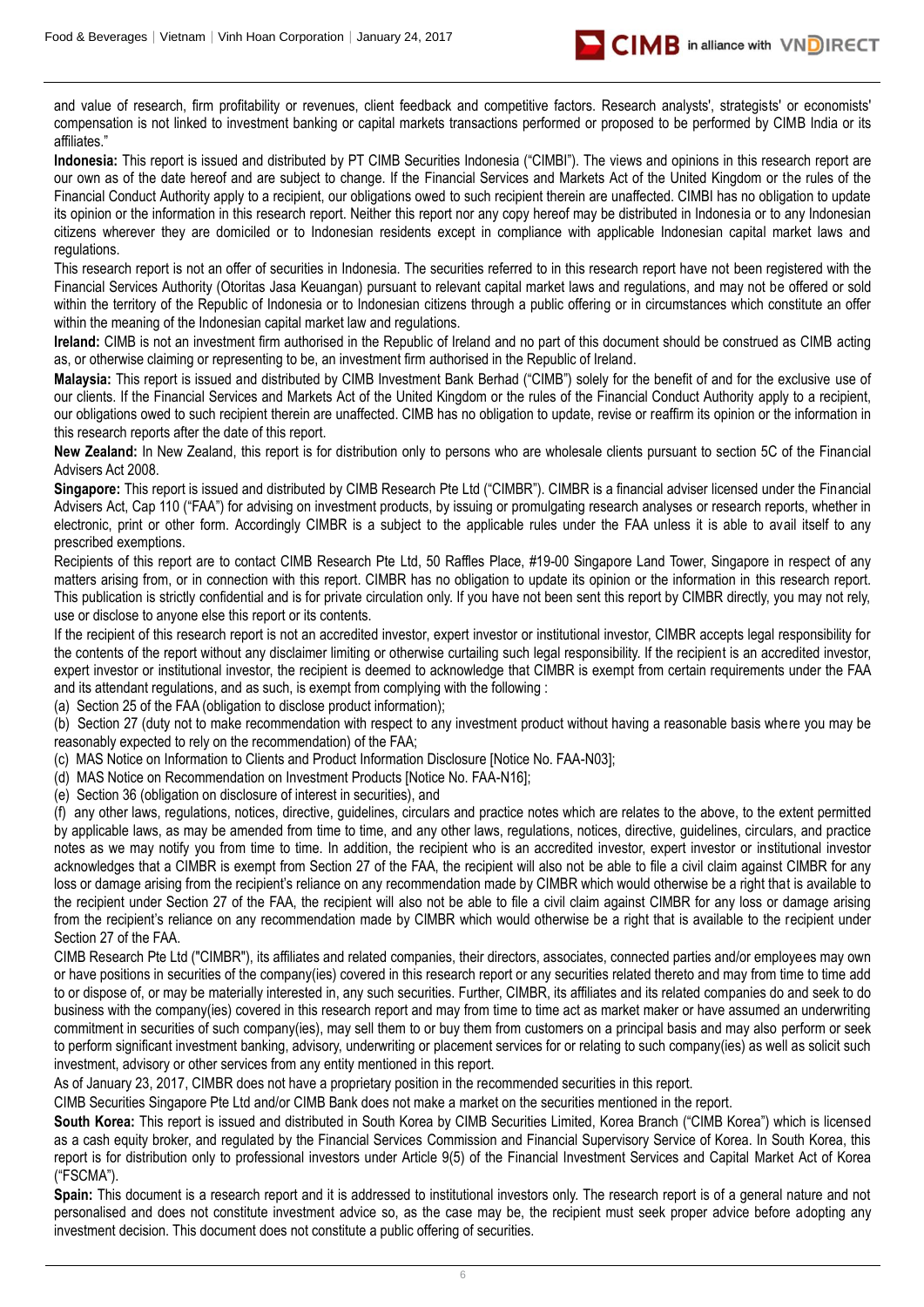

CIMB is not registered with the Spanish Comision Nacional del Mercado de Valores to provide investment services.

**Sweden:** This report contains only marketing information and has not been approved by the Swedish Financial Supervisory Authority. The distribution of this report is not an offer to sell to any person in Sweden or a solicitation to any person in Sweden to buy any instruments described herein and may not be forwarded to the public in Sweden.

Switzerland: This report has not been prepared in accordance with the recognized self-regulatory minimal standards for research reports of banks issued by the Swiss Bankers' Association (Directives on the Independence of Financial Research).

**Taiwan:** This research report is not an offer or marketing of foreign securities in Taiwan. The securities as referred to in this research report have not been and will not be registered with the Financial Supervisory Commission of the Republic of China pursuant to relevant securities laws and regulations and may not be offered or sold within the Republic of China through a public offering or in circumstances which constitutes an offer or a placement within the meaning of the Securities and Exchange Law of the Republic of China that requires a registration or approval of the Financial Supervisory Commission of the Republic of China.

**Thailand:** This report is issued and distributed by CIMB Securities (Thailand) Company Limited ("CIMBS") based upon sources believed to be reliable (but their accuracy, completeness or correctness is not guaranteed). The statements or expressions of opinion herein were arrived at after due and careful consideration for use as information for investment. Such opinions are subject to change without notice and CIMBS has no obligation to update its opinion or the information in this research report.

If the Financial Services and Markets Act of the United Kingdom or the rules of the Financial Conduct Authority apply to a recipient, our obligations owed to such recipient are unaffected.

CIMB Securities (Thailand) Co., Ltd. may act or acts as Market Maker, and issuer and offerer of Derivative Warrants and Structured Note which may have the following securities as its underlying securities. Investors should carefully read and study the details of the derivative warrants in the prospectus before making investment decisions.

AAV, ADVANC, AMATA, AOT, AP, BA, BANPU, BBL, BCH, BCP, BDMS, BEAUTY, BEC, BEM, BH, BIG, BLA, BLAND, BTS, CBG, CENTEL, CHG, CK, CKP, COM7, CPALL, CPF, CPN, DELTA, DTAC, EGCO, EPG, GLOBAL, GLOW, GPSC, GUNKUL, HANA, HMPRO, ICHI, IFEC, INTUCH, IRPC, ITD, IVL, KAMART, KBANK, KCE, KKP, KTB, KTC, LH, LHBANK, LPN, MAJOR, MINT, MTLS, PLANB, PSH, PTG, PTT, PTTEP, PTTGC, QH, ROBINS, RS, S, SAMART, SAWAD, SCB, SCC, SCN, SGP, SIRI, SPALI, SPCG, SPRC, STEC, STPI, SUPER, TASCO, TCAP, THAI, THANI, THCOM, TISCO, TKN, TMB, TOP, TPIPL, TRUE, TTA, TTCL, TTW, TU, TVO, UNIQ, VGI, VIBHA, VNG, WHA.

#### **Corporate Governance Report:**

The disclosure of the survey result of the Thai Institute of Directors Association ("IOD") regarding corporate governance is made pursuant to the policy of the Office of the Securities and Exchange Commission. The survey of the IOD is based on the information of a company listed on the Stock Exchange of Thailand and the Market for Alternative Investment disclosed to the public and able to be accessed by a general public investor. The result, therefore, is from the perspective of a third party. It is not an evaluation of operation and is not based on inside information.

The survey result is as of the date appearing in the Corporate Governance Report of Thai Listed Companies. As a result, the survey result may be changed after that date. CIMBS does not confirm nor certify the accuracy of such survey result.

| $S_{\text{max}}$<br><b>DARAA</b><br>Ranue | ۱n٢<br>$90 -$<br>טעי | 89<br>.on<br>υv     | -70<br>--<br>$^{\prime}$<br>. . | $\sim$<br>Below<br>וט טו | .No<br>≺esult<br>10101<br>'Ve.<br>ັ |
|-------------------------------------------|----------------------|---------------------|---------------------------------|--------------------------|-------------------------------------|
| <br>υe<br>scription.                      | ≞xcellent            | Gooc<br>۱/۵۳<br>וטי | Good                            | N/A                      |                                     |

**United Arab Emirates:** The distributor of this report has not been approved or licensed by the UAE Central Bank or any other relevant licensing authorities or governmental agencies in the United Arab Emirates. This report is strictly private and confidential and has not been reviewed by, deposited or registered with UAE Central Bank or any other licensing authority or governmental agencies in the United Arab Emirates. This report is being issued outside the United Arab Emirates to a limited number of institutional investors and must not be provided to any person other than the original recipient and may not be reproduced or used for any other purpose. Further, the information contained in this report is not intended to lead to the sale of investments under any subscription agreement or the conclusion of any other contract of whatsoever nature within the territory of the United Arab Emirates.

**United Kingdom:** In the United Kingdom and European Economic Area, this report is being disseminated by CIMB Securities (UK) Limited ("CIMB UK"). CIMB UK is authorized and regulated by the Financial Conduct Authority and its registered office is at 27 Knightsbridge, London, SW1X7YB. Unless specified to the contrary, this report has been issued and approved for distribution in the U.K. and the EEA by CIMB UK. Investment research issued by CIMB UK has been prepared in accordance with CIMB Group's policies for managing conflicts of interest arising as a result of publication and distribution of investment research. This report is for distribution only to, and is solely directed at, selected persons on the basis that those persons: (a) are eligible counterparties and professional clients of CIMB UK; (b) have professional experience in matters relating to investments falling within Article 19(5) of the Financial Services and Markets Act 2000 (Financial Promotion) Order 2005 (as amended, the "Order"), (c) fall within Article 49(2)(a) to (d) ("high net worth companies, unincorporated associations etc") of the Order; (d) are outside the United Kingdom subject to relevant regulation in each jurisdiction, or (e) are persons to whom an invitation or inducement to engage in investment activity (within the meaning of section 21 of the Financial Services and Markets Act 2000) in connection with any investments to which this report relates may otherwise lawfully be communicated or caused to be communicated (all such persons together being referred to as "relevant persons"). This report is directed only at relevant persons and must not be acted on or relied on by persons who are not relevant persons. Any investment or investment activity to which this report relates is available only to relevant persons and will be engaged in only with relevant persons.

Where this report is labelled as non-independent, it does not provide an impartial or objective assessment of the subject matter and does not constitute independent "investment research" under the applicable rules of the Financial Conduct Authority in the UK. Consequently, any such non-independent report will not have been prepared in accordance with legal requirements designed to promote the independence of investment research and will not subject to any prohibition on dealing ahead of the dissemination of investment research. Any such non-independent report must be considered as a marketing communication.

**United States:** This research report is distributed in the United States of America by CIMB Securities (USA) Inc, a U.S. registered broker-dealer and a related company of CIMB Research Pte Ltd, CIMB Investment Bank Berhad, PT CIMB Securities Indonesia, CIMB Securities (Thailand)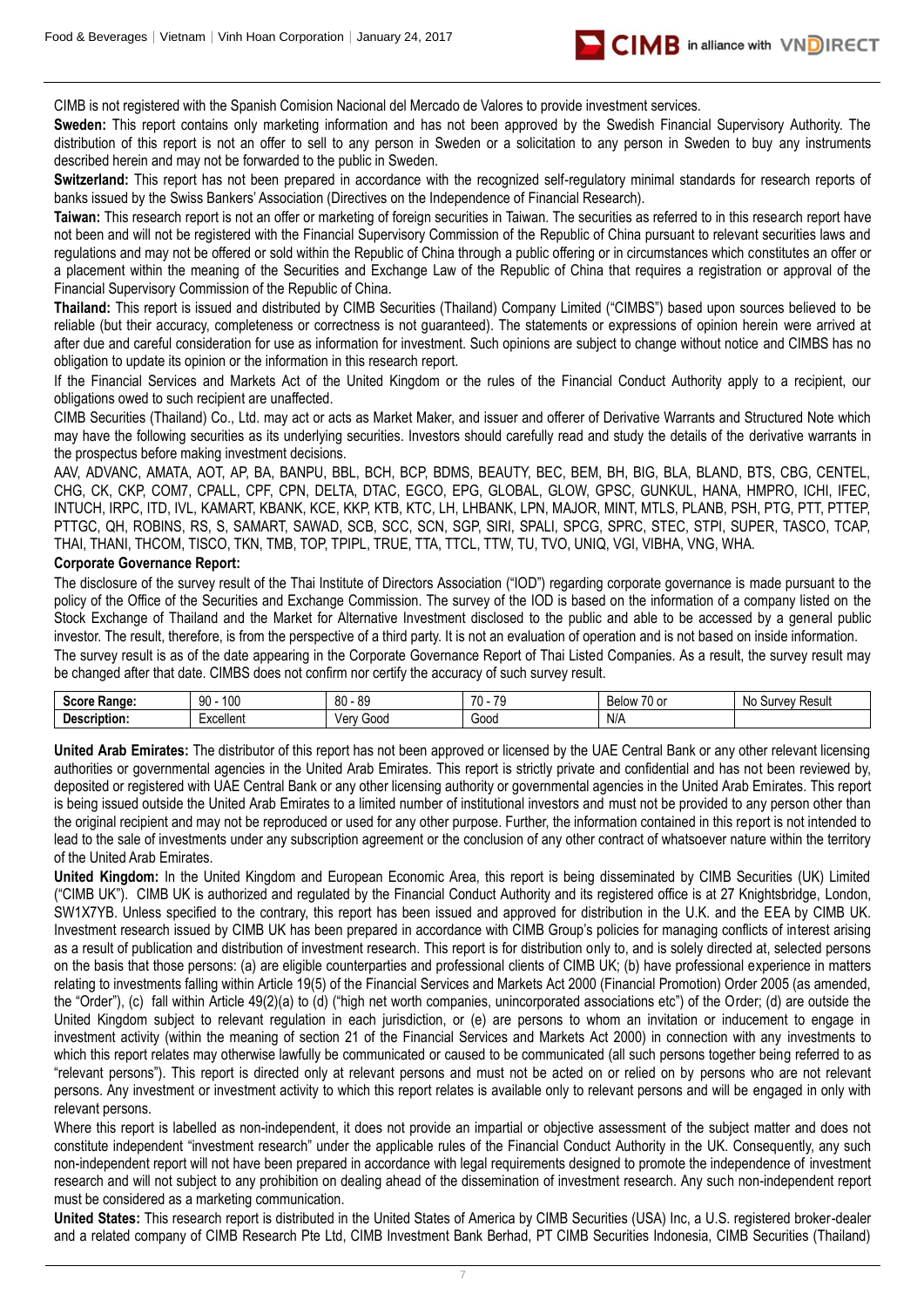

Co. Ltd, CIMB Securities Limited, CIMB Securities (India) Private Limited, and is distributed solely to persons who qualify as "U.S. Institutional Investors" as defined in Rule 15a-6 under the Securities and Exchange Act of 1934. This communication is only for Institutional Investors whose ordinary business activities involve investing in shares, bonds, and associated securities and/or derivative securities and who have professional experience in such investments. Any person who is not a U.S. Institutional Investor or Major Institutional Investor must not rely on this communication. The delivery of this research report to any person in the United States of America is not a recommendation to effect any transactions in the securities discussed herein, or an endorsement of any opinion expressed herein. CIMB Securities (USA) Inc, is a FINRA/SIPC member and takes responsibility for the content of this report. For further information or to place an order in any of the above-mentioned securities please contact a registered representative of CIMB Securities (USA) Inc.

CIMB Securities (USA) Inc does not make a market on the securities mentioned in the report.

**Other jurisdictions:** In any other jurisdictions, except if otherwise restricted by laws or regulations, this report is only for distribution to professional, institutional or sophisticated investors as defined in the laws and regulations of such jurisdictions.

Add 58.4% 5.4% Hold 29.6% 1.4% Reduce 10.4% 11.6% and 11.6% 11.6% and 11.6% and 11.6% and 11.6% and 11.6% and 11.6% and 11.6% and 1 Distribution of stock ratings and investment banking clients for quarter ended on 31 December 2016 1626 companies under coverage for quarter ended on 31 December 2016

### **Spitzer Chart for stock being researched ( 2 year data )**



**Corporate Governance Report of Thai Listed Companies (CGR). CG Rating by the Thai Institute of Directors Association (Thai IOD) in 2016, Anti-Corruption 2016.**

**AAV** – Very Good, n/a, **ADVANC** – Very Good, Certified, **AEONTS** – Good, n/a, **AMATA** – Excellent, Declared, **ANAN** – Very Good, Declared, **AOT** – Excellent, Declared, **AP** – Very Good, Declared, **ASK** – Very Good, Declared, **ASP** – Very Good, Certified, **BANPU** – Very Good, Certified, **BAY** – Excellent, Certified, **BBL** – Very Good, Certified, **BCH** – not available, Declared, **BCP** - Excellent, Certified, **BEM** – Very Good, n/a, **BDMS** – Very Good, n/a, **BEAUTY** – Good, Declared, **BEC** - Good, n/a, **BH** - Good, Declared, **BIGC** - Excellent, Declared, **BJC** – Good, n/a, **BLA** – Very Good, Certified, **BPP** – not available, n/a, **BTS** - Excellent, Certified, **CBG** – Good, n/a, **CCET** – not available, n/a, **CENTEL** – Very Good, Certified, **CHG** – Very Good, n/a, **CK** – Excellent, n/a, **COL** – Very Good, Declared, **CPALL** – not available, Declared, **CPF** – Excellent, Declared, **CPN** - Excellent, Certified, **DELTA** - Excellent, Declared, **DEMCO** – Excellent, Certified, **DTAC** – Excellent, Certified, **EA** – Very Good, Declared, **ECL** – Good, Certified, **EGCO** - Excellent, Certified, **EPG** – Good, n/a, **GFPT** - Excellent, Declared, **GLOBAL** – Very Good, Declared, **GLOW** – Very Good, Certified, **GPSC** – Excellent, Declared, **GRAMMY** - Excellent, n/a, **GUNKUL** – Very Good, Declared, **HANA** - Excellent, Certified, **HMPRO** - Excellent, Declared, **ICHI** – Very Good, Declared, **INTUCH** - Excellent, Certified, **ITD** – Good, n/a, **IVL** - Excellent, Certified, **JAS** – not available, Declared, **JASIF** – not available, n/a, **JUBILE** – Good, Declared, **KAMART** – not available, n/a, **KBANK** - Excellent, Certified, **KCE** - Excellent, Certified, **KGI** – Good, Certified, **KKP** – Excellent, Certified, **KSL** – Very Good, Declared, **KTB** - Excellent, Certified, **KTC** – Excellent, Certified, **LH** - Very Good, n/a, **LPN** – Excellent, Declared, **M** – Very Good, Declared, **MAJOR** - Good, n/a, **MAKRO** – Good, Declared, **MALEE** – Very Good, Declared, **MBKET** – Very Good, Certified, **MC** – Very Good, Declared, **MCOT** – Excellent, Declared, **MEGA** – Very Good, Declared, **MINT** - Excellent, Certified, **MTLS** – Very Good, Declared, **NYT** – Excellent, n/a, **OISHI** – Very Good, n/a, **PLANB** – Very Good, Declared, **PSH** – not available, n/a, **PSL** - Excellent, Certified, **PTT** - Excellent, Certified, **PTTEP** - Excellent, Certified, **PTTGC** - Excellent, Certified, **QH** – Excellent, Declared, **RATCH** – Excellent, Certified, **ROBINS** – Very Good, Declared, **RS** – Very Good, n/a, **SAMART** - Excellent, n/a, **SAPPE** - Good, n/a, **SAT** – Excellent, Certified, **SAWAD** – Good, n/a, SC – Excellent, Declared, **SCB** - Excellent, Certified, **SCBLIF** – not available, n/a, **SCC** – Excellent, Certified, **SCN** – Good, Declared, **SCCC** - Excellent, Declared, **SIM** - Excellent, n/a, **SIRI** - Good, n/a, **SPALI** - Excellent, Declared, **SPRC** – Very Good, Declared, **STA** – Very Good, Declared, **STEC** – Excellent, n/a, **SVI** – Excellent, Certified, **TASCO** – Very Good, Declared, **TCAP** – Excellent, Certified, **THAI** – Very Good, Declared, **THANI** – Very Good, Certified, **THCOM** – Excellent, Certified, **THRE** – Very Good, Certified, **THREL** – Very Good, Certified, **TICON** – Very Good, Declared, **TISCO** - Excellent, Certified, **TK** – Very Good, n/a, **TKN** – Good, n/a, **TMB** - Excellent, Certified, **TOP** - Excellent, Certified, **TPCH** – Good, n/a, **TPIPP** – not available, n/a, **TRUE** – Very Good, Declared, **TTW** – Very Good, Declared, **TU** – Excellent, Declared, **UNIQ** – not available, Declared, **VGI** – Excellent, Declared, **WHA** – not available, Declared, **WHART** – not available, n/a, **WORK** – not available, n/a. **Institute of Directors (as of October 28, 2016)**<br> **Institute of Directors (as of October 28, 2016)**<br> **Institute of Directors (as of October 28, 2016)**<br> **Institute of Directors (as of October 28, 2016)**<br> **Institute of Dir** 

**Companies participating in Thailand's Private Sector Collective Action Coalition Against Corruption programme (Thai CAC) under Thai** 

8